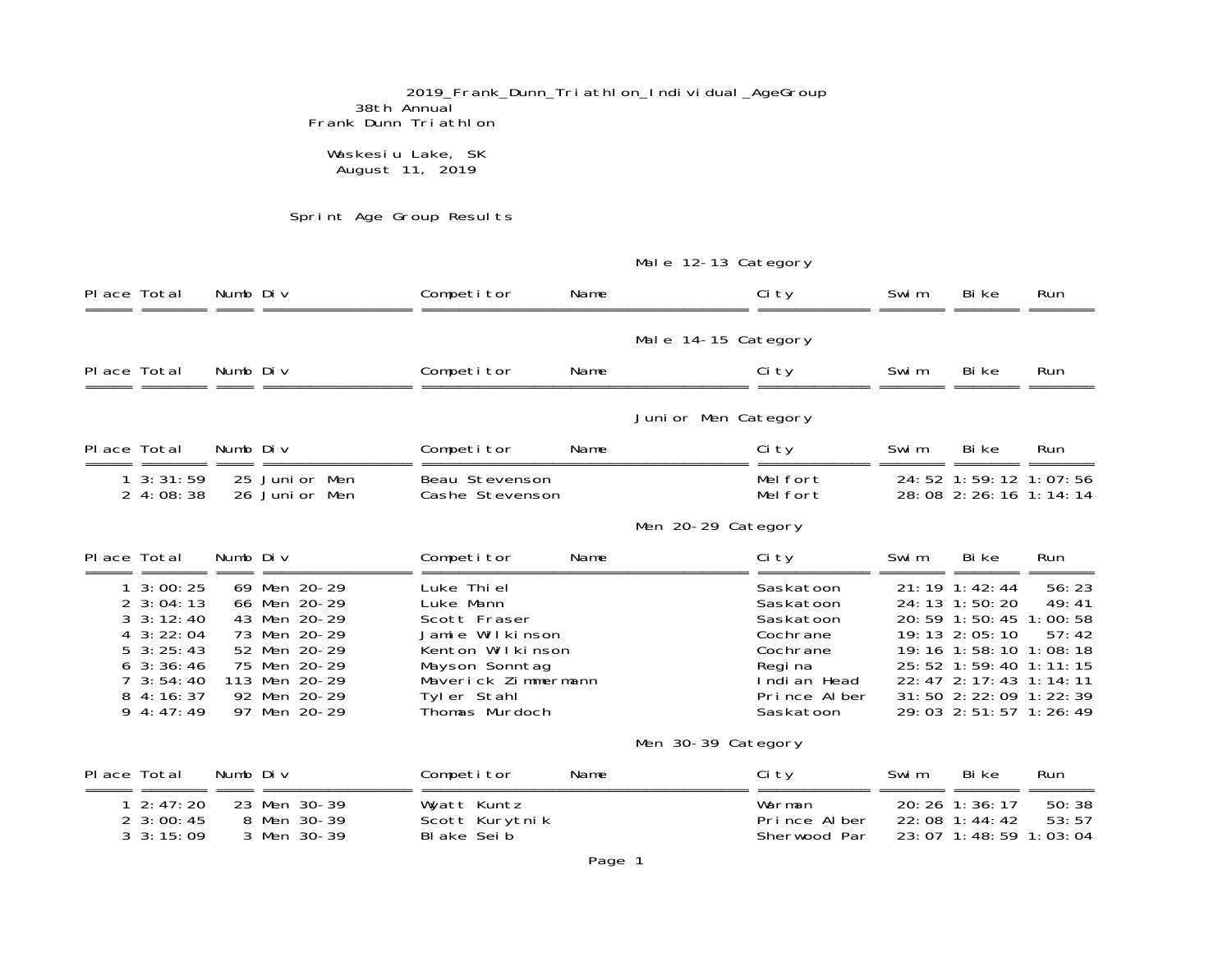|                    |               | 2019_Frank_Dunn_Tri athl on_Indi vi dual _AgeGroup |              |                                  |
|--------------------|---------------|----------------------------------------------------|--------------|----------------------------------|
| $4\,3:30:38$       | 10 Men 30-39  | Hamilton Fast                                      | Saskatoon    | $27:16$ 2:01:40 1:01:44          |
| $5\,3:35:39$       | 78 Men 30-39  | Patrick Simpson                                    | Saskatoon    | 23: 19 2: 02: 28 1: 09: 53       |
| $6\,3:36:47$       | 4 Men 30-39   | Joel Ens                                           | Rosthern     | 24: 49 2: 03: 05 1: 08: 55       |
| $7 \cdot 3:43:25$  | 101 Men 30-39 | Jon SI oman                                        | Regi na      | 30: 04 2: 05: 44 1: 07: 38       |
| $8\,3:46:29$       | 54 Men 30-39  | Chris Masich                                       | Saskatoon    | 24: 45 2: 04: 55 1: 16: 50       |
| $9\,3:50:00$       | 31 Men 30-39  | James Feuring                                      | Regi na      | 26: 40 2: 08: 33 1: 14: 47       |
| $10 \cdot 3:52:23$ | 65 Men 30-39  | Kirby Inverarity                                   | Saskatoon    | $27:05$ 2:08:10 1:17:10          |
| $11 \quad 3:53:52$ | 27 Men 30-39  | Jared Devers                                       | Prince Alber | 29: 12 2: 10: 24 1: 14: 17       |
| $12 \cdot 3:58:08$ | 5 Men 30-39   | Kyle Berezowski                                    | Saskatoon    | $24:34$ 2:24:41 1:08:53          |
| $13 \, 4:07:56$    | 55 Men 30-39  | John Plumb                                         | Saskatoon    | $35: 51$ $2: 21: 46$ $1: 10: 20$ |
| $14 \quad 4:08:04$ | 2 Men 30-39   | Jordan Anderson                                    | Saskatoon    | $26: 44$ 2: 10: 44 1: 30: 36     |
| 15 4:29:26         | 13 Men 30-39  | Daniel Bater                                       | Saskatoon    | $27:18$ 2: 29: 16 1: 32: 53      |
| $16 \t4:}34:08$    | 53 Men 30-39  | Shawn Fehr                                         | Saskatoon    | $32:30$ $2:31:06$ 1:30:34        |
|                    |               |                                                    |              |                                  |

# Men 40-49 Category

| Place Total |                    | Numb Div |               | Competitor      | Name | Ci ty        | Swi m | Bi ke                      | Run     |
|-------------|--------------------|----------|---------------|-----------------|------|--------------|-------|----------------------------|---------|
|             | $1\,2:49:58$       |          | 117 Men 40-49 | Curtis Earl     |      | Saskatoon    |       | 20: 54 1: 35: 47           | 53:17   |
|             | $2 \; 2:52:40$     |          | 84 Men 40-49  | Barry Zerr      |      | Ai rdri e    |       | $20:57 \; 1:37:57$         | 53:47   |
|             | $3\;2:54:16$       |          | 42 Men 40-49  | Jason Horner    |      | Saskatoon    |       | $18:50 \quad 1:41:26$      | 54:01   |
|             | $4 \cdot 3:01:43$  |          | 108 Men 40-49 | Jacques La Cock |      | Battleford   |       | 23:51 1:43:02              | 54:51   |
|             | $5 \cdot 3:17:38$  |          | 20 Men 40-49  | Mi chael Higgs  |      | North Battle |       | 25: 05 1: 49: 43 1: 02: 51 |         |
|             | $6\,3:18:38$       |          | 67 Men 40-49  | Marc Riendeau   |      | Saskatoon    |       | 20: 59 1: 51: 50 1: 05: 50 |         |
|             | $7 \cdot 3:20:39$  |          | 70 Men 40-49  | Jason Calladine |      | Air Ronge    |       | 21: 57 1: 54: 23 1: 04: 20 |         |
|             | $8\,3:36:12$       |          | 77 Men 40-49  | Scott McIntyre  |      | Martensville |       | 26: 24 2: 06: 13 1: 03: 35 |         |
|             | $9 \cdot 3:37:26$  |          | 109 Men 40-49 | Chad Eggerman   |      | Saskatoon    |       | 31: 10 2: 00: 45 1: 05: 33 |         |
|             | $10 \cdot 3:40:52$ |          | 32 Men 40-49  | Jim Lafreniere  |      | North Battle |       | 28: 41 2: 02: 58 1: 09: 13 |         |
|             | $11 \quad 3:48:04$ |          | 49 Men 40-49  | Andrew Scott    |      | Saskatoon    |       | 29: 12 2: 09: 13 1: 09: 40 |         |
|             | $12 \cdot 3:51:41$ |          | 45 Men 40-49  | Chad Gareau     |      | Prince alber |       | 27: 59 1: 57: 47 1: 25: 56 |         |
|             | $13 \cdot 3:55:59$ |          | 81 Men 40-49  | Ryan Epp        |      | Rosthern     |       |                            | 1:08:02 |
|             | $14 \t4:06:25$     |          | 102 Men 40-49 | Josh Seib       |      | Yorkton      |       | 21: 41 2: 23: 48 1: 20: 57 |         |
|             | $15 \, 4:10:53$    |          | 90 Men 40-49  | Joel Pedersen   |      | Saskatoon    |       | 32: 11 2: 11: 30 1: 27: 13 |         |

### Men 50-59 Category

| Place Total             | Numb Div |               | Competitor       | Name | Ci ty        | Swi m | Bi ke                      | Run                        |
|-------------------------|----------|---------------|------------------|------|--------------|-------|----------------------------|----------------------------|
|                         |          |               |                  |      |              |       |                            |                            |
| $1 \cdot 3:00:27$       |          | 71 Men 50-59  | Shayne Burwell   |      | Saskatoon    |       | $18:29$ 1:46:17            | 55:41                      |
| $2 \cdot 3:11:04$       |          | 47 Men 50-59  | Gary Thiel       |      | Regi na      |       | 24: 34 1: 50: 11           | 56:20                      |
| $3 \cdot 3: 25: 39$     |          | 93 Men 50-59  | Dale Bigelow     |      | The Pas      |       | 23: 35 1: 52: 00 1: 10: 06 |                            |
| $4 \cdot 3:29:13$       |          | 41 Men 50-59  | Dave Odi shaw    |      | North Battle |       |                            | 24: 44 2: 00: 38 1: 03: 52 |
| $5 \cdot 3:33:03$       |          | 87 Men 50-59  | Rick Fehr        |      | Rosthern     |       | 23: 57 2: 01: 02 1: 08: 05 |                            |
| $6\,3:37:35$            |          | 62 Men 50-59  | Glenn Patkau     |      | Saskatoon    |       | 23: 39 2: 00: 44 1: 13: 13 |                            |
| $7 \cdot 3:38:30$       |          | 9 Men 50-59   | Bill Glanville   |      | Melfort      |       |                            | 23: 44 2: 05: 55 1: 08: 52 |
| $8\,3:40:54$            |          | 96 Men 50-59  | Chris Gdanski    |      | Regi na      |       | 23: 10 2: 07: 53 1: 09: 51 |                            |
| 9 3:47:55 116 Men 50-59 |          |               | Darren Hagen     |      | Penticton    |       | 32: 27 2: 04: 47 1: 10: 42 |                            |
| $10 \cdot 3:54:40$      |          | 112 Men 50-59 | Bruce Zimmermann |      | Indi an Head |       | 23: 59 2: 15: 48 1: 14: 53 |                            |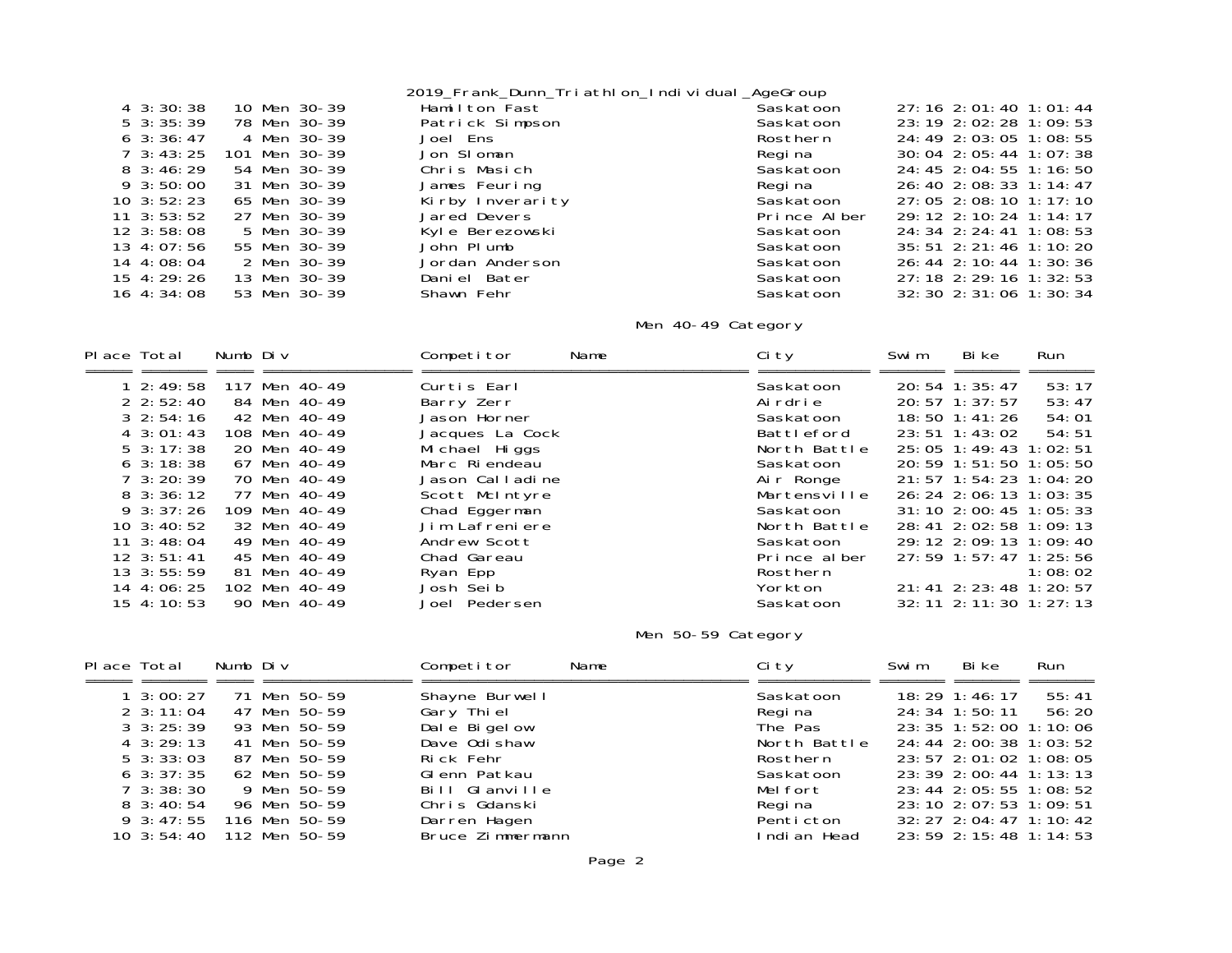|                 |               | 2019_Frank_Dunn_Tri athl on_Indi vi dual_AgeGroup |              |                            |
|-----------------|---------------|---------------------------------------------------|--------------|----------------------------|
| $11 \, 4:04:50$ | 99 Men 50-59  | Bud Jorgenson                                     | Saskatoon    | 29:07 2:21:50 1:13:53      |
| $12 \, 4:14:47$ | 17 Men 50-59  | Doug Sylvester                                    | North Battef | 23: 37 2: 15: 30 1: 35: 42 |
| 13 4:47:48      | 98 Men 50-59  | Brian Murdoch                                     | Saskatoon    | 29:02 2:51:58 1:26:50      |
| 14              | 115 Men 50-59 | Lyle Federenko                                    | Prince Alber | 30: 19 2: 24: 22           |
| 15              | 12 Men 50-59  | Joel Wilkinson                                    | Cochrane     | 18:03                      |

### Men 60+ Category

| Place Total                                                                                                    | Numb Div                                                                                                              | Competitor<br>Name                                                                                                     | Ci ty                                                                                         | Swi m<br>Bi ke                                                                                                                                                                                            | <b>Run</b> |
|----------------------------------------------------------------------------------------------------------------|-----------------------------------------------------------------------------------------------------------------------|------------------------------------------------------------------------------------------------------------------------|-----------------------------------------------------------------------------------------------|-----------------------------------------------------------------------------------------------------------------------------------------------------------------------------------------------------------|------------|
| $1 \cdot 3:40:01$<br>$2 \cdot 3:42:01$<br>$3 \cdot 50:26$<br>$4\,3:58:07$<br>$5 \cdot 3:59:31$<br>$6\,4:04:28$ | 100 Men $60+$<br>74 Men 60+<br>50 Men 60+<br>6 Men 60+<br>106 Men $60+$<br>104 Men 60+<br>$7\,4:12:30\quad11$ Men 60+ | Brian Ross<br>Eugene Timmermans<br>Richard Ellis<br>Ed Berezowski<br>Dean Steinhoff<br>Chris Donald<br>Blair Parkinson | Saskatoon<br>Saskatoon<br>Sherwood Par<br>Saskatoon<br>Moose Jaw<br>Saskatoon<br>fort qu'appe | 23: 25 2: 06: 03 1: 10: 33<br>24: 49 2: 05: 58 1: 11: 15<br>28:49 2:09:56 1:11:42<br>24: 35 2: 24: 41 1: 08: 52<br>28: 04 2: 18: 03 1: 13: 25<br>23: 45 2: 18: 39 1: 22: 06<br>28: 10 2: 19: 15 1: 25: 06 |            |

 $\frac{\mathsf o}{\mathsf T}$ 

38th Annual Frank Dunn Triathlon

#### Waskesiu Lake, SK August 11, 2019

Sprint Age Group Results

### Female 12-13 Category

| Place Total |                   | Numb Div |                | Competitor         | Name |                       | Ci ty        | Swi m | Bi ke         | Run        |
|-------------|-------------------|----------|----------------|--------------------|------|-----------------------|--------------|-------|---------------|------------|
|             |                   |          |                |                    |      |                       |              |       |               |            |
|             |                   |          |                |                    |      | Female 14-15 Category |              |       |               |            |
| Place Total |                   | Numb Div |                | Competitor         | Name |                       | Ci ty        | Swi m | Bi ke         | Run        |
|             |                   |          |                |                    |      |                       |              |       |               |            |
|             |                   |          |                |                    |      | Junior Women Category |              |       |               |            |
| Place Total |                   | Numb Div |                | Competitor         | Name |                       | Ci ty        | Swi m | Bi ke         | Run        |
|             |                   |          |                |                    |      |                       |              |       |               |            |
|             |                   |          |                |                    |      | Women 20-29 Category  |              |       |               |            |
| Place Total |                   | Numb Div |                | Competitor         | Name |                       | Ci ty        | Swi m | Bi ke         | <b>Run</b> |
|             | $1 \cdot 3:05:43$ |          | 38 Women 20-29 | Anne Marie Charles |      |                       | Prince Alber |       | 17:41 1:48:41 | 59:21      |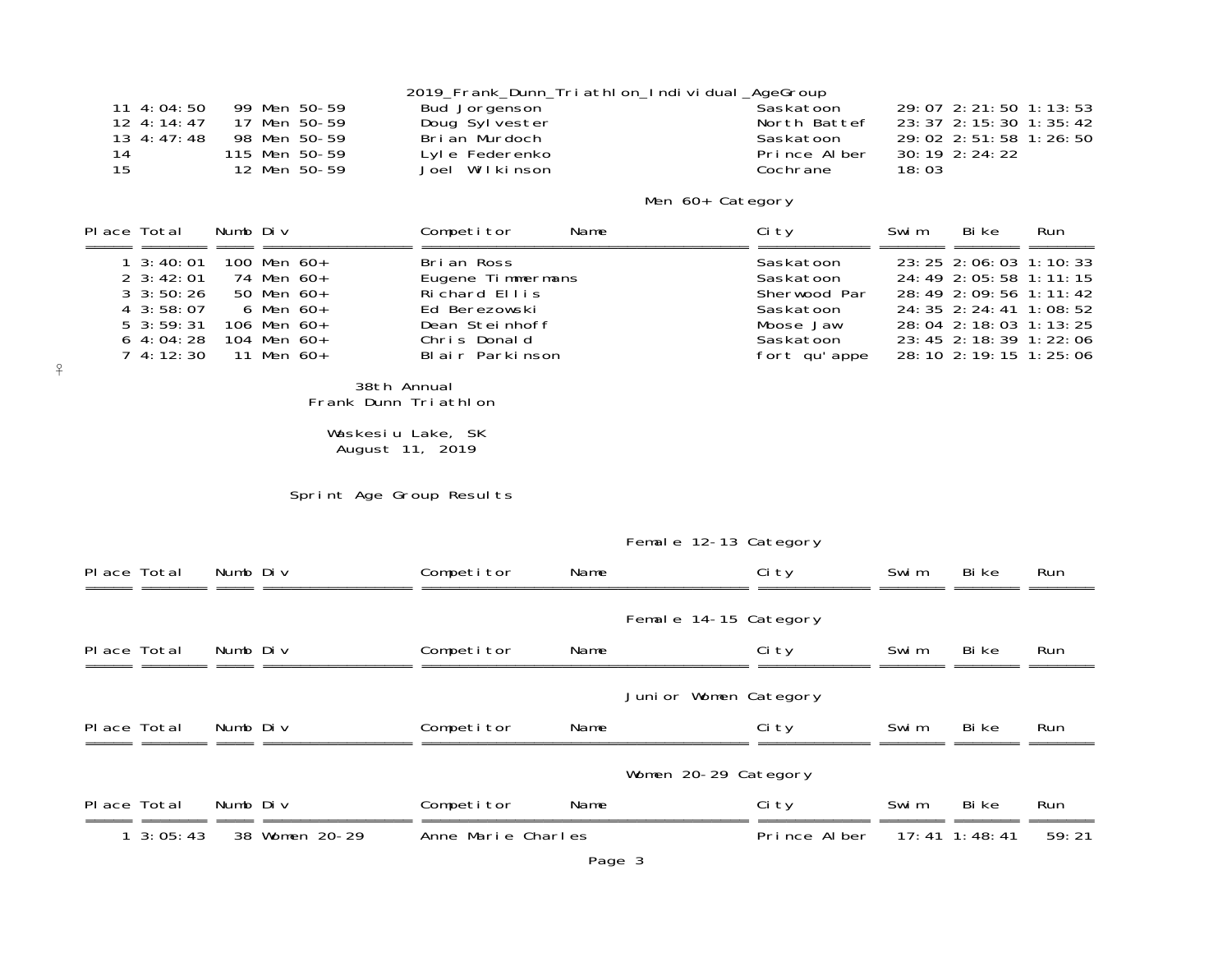|                   |                |               | 2019_Frank_Dunn_Tri athl on_Indi vi dual_AgeGroup |                            |
|-------------------|----------------|---------------|---------------------------------------------------|----------------------------|
| $2 \cdot 3:49:20$ | 46 Women 20-29 | Hillary Wand  | Saskatoon                                         | 24: 56 2: 11: 25 1: 13: 00 |
| $3\,4:03:30$      | 79 Women 20-29 | Carlie Murray | Gravel bourg                                      | 27:04 2:20:38 1:15:50      |
|                   | 19 Women 20-29 | Kara Sharp    | Prince Alber                                      | 26:46 2:38:17              |
|                   | 44 Women 20-29 | Amanda Mulder | Saskatoon                                         | 32:33                      |

# Women 30-39 Category

| Place Total |                     | Numb Div |                 | Competitor        | Name | Ci ty        | Swi m | Bi ke                          | Run |
|-------------|---------------------|----------|-----------------|-------------------|------|--------------|-------|--------------------------------|-----|
|             |                     |          |                 |                   |      |              |       |                                |     |
|             | $1 \, 3:33:07$      |          | 88 Women 30-39  | Carly Priebe      |      | Saskatoon    |       | 21: 24 2: 04: 13 1: 07: 31     |     |
|             | $2 \cdot 3:52:38$   |          | 51 Women 30-39  | Leah Laxdal       |      | Saskatoon    |       | 28: 01 2: 10: 23 1: 14: 15     |     |
|             | $3 \cdot 3: 55: 52$ |          | 94 Women 30-39  | Jocel vn Poock    |      | Saskatoon    |       | 25: 18 2: 12: 41 1: 17: 53     |     |
|             | $4\,3:58:06$        |          | 7 Women 30-39   | Erin Davies       |      | Cal gary     |       | 24: 31 2: 24: 43 1: 08: 53     |     |
|             | $5 \cdot 3:59:53$   |          | 22 Women 30-39  | Brianne Hamilton  |      | Saskatoon    |       |                                |     |
|             | $6\,4:06:45$        |          | 57 Women 30-39  | Heather Erwin     |      | Palo Alto    |       | 28: 41 2: 23: 49 1: 14: 16     |     |
|             | $7\,4:23:33$        |          | 105 Women 30-39 | Deanne Sel inger  |      | Regi na      |       | 29: 14 2: 23: 06 1: 31: 14     |     |
|             | $8\,4:32:05$        |          | 14 Women 30-39  | Sarah Bater       |      | Saskatoon    |       | 27: 18 2: 32: 56 1: 31: 52     |     |
|             | $9\,4:37:25$        |          | 21 Women 30-39  | Maggie Schwab     |      | Saskatoon    |       | 30: 02 2: 34: 26 1: 32: 57     |     |
|             | $10 \t4: 53: 43$    |          | 58 Women 30-39  | Cory Wickberg     |      | Sexsmith     |       | 39: 07 2: 44: 13 1: 30: 24     |     |
|             | $11 \; 4:54:25$     |          | 91 Women 30-39  | Sherry Just       |      | Prince Alber |       | $32: 42$ $2: 43: 47$ 1: 37: 57 |     |
| 12          |                     |          | 111 Women 30-39 | Christine Roberts |      | Naicam       |       | $36:10$ $3:19:49$              |     |

# Women 40-49 Category

| Place Total         | Numb Div        | Competitor<br>Name   | Ci ty        | Bi ke<br>Swi m<br>Run      |
|---------------------|-----------------|----------------------|--------------|----------------------------|
| $1 \cdot 3: 41: 05$ | 29 Women 40-49  | Joanna Richardson    | Prince Alber | 29: 56 2: 10: 26 1: 00: 43 |
| $2 \cdot 3:50:46$   | 39 Women 40-49  | Carmen Doyle         | Prince Alber | $23:37$ $2:17:52$ 1:09:17  |
| $3 \cdot 3:56:09$   | 72 Women 40-49  | Lauria Harrick-Kelln | Saskatoon    | 25: 35 2: 11: 59 1: 18: 35 |
| $4 \cdot 4:22:14$   | 64 Women 40-49  | Kristi Jorgenson     | Saskatoon    | 28: 53 2: 26: 16 1: 27: 06 |
| $5\,4:23:03$        | 110 Women 40-49 | Crystal Clărke       | Humboldt     | 27: 53 2: 24: 57 1: 30: 15 |
| $6\,4:36:35$        | 33 Women 40-49  | Li sa Evans          | Prince Alber | 29: 41 2: 31: 05 1: 35: 51 |
| $7\;5:14:12$        | 83 Women 40-49  | Danica Dunn          | Saskatoon    | 38: 18 2: 55: 35 1: 40: 21 |
| $8\,5:17:57$        | 85 Women 40-49  | Susan Hamilton       | Saskatoon    | 30: 57 2: 52: 17 1: 54: 44 |
| $9\,5:18:12$        | 82 Women 40-49  | Micah Chipperfield   | Saskatoon    | 38: 22 2: 55: 29 1: 44: 22 |
| 10                  | 59 Women 40-49  | Linda Carmichael     | San Francisc | 26:11                      |
| 11                  | 40 Women 40-49  | Karee Davidson       | Saskatoon    | 27:47                      |
| 12                  | 18 Women 40-49  | Angel a Marcus       | Prince Alber | 52:03                      |

# Women 50-59 Category

| Place Total       | Numb Div |                 | Competitor      | Name | Ci ty        | Swi m | Bi ke                       | Run                        |
|-------------------|----------|-----------------|-----------------|------|--------------|-------|-----------------------------|----------------------------|
|                   |          |                 |                 |      |              |       |                             |                            |
| $1 \cdot 3:06:32$ |          | 95 Women 50-59  | Jackie Hatherly |      | Regi na      |       | $18:01$ 1: 48: 21 1: 00: 11 |                            |
| $2 \cdot 3:26:38$ |          | 89 Women 50-59  | Beth Ordman     |      | Calgary      |       | 20: 41 2: 02: 52 1: 03: 07  |                            |
| $3 \cdot 3:49:14$ |          | 86 Women 50-59  | Tami Vangool    |      | Riverside Es |       | 26: 12 2: 06: 27 1: 16: 36  |                            |
| $4\,3:50:08$      |          | 37 Women 50-59  | Shannon Bews    |      | Saskatoon    |       | 27: 57 2: 15: 07 1: 07: 05  |                            |
| $5\,3:59:28$      |          | 103 Women 50-59 | Angel a Arnold  |      | Regi na      |       |                             | 27: 54 2: 16: 49 1: 14: 46 |